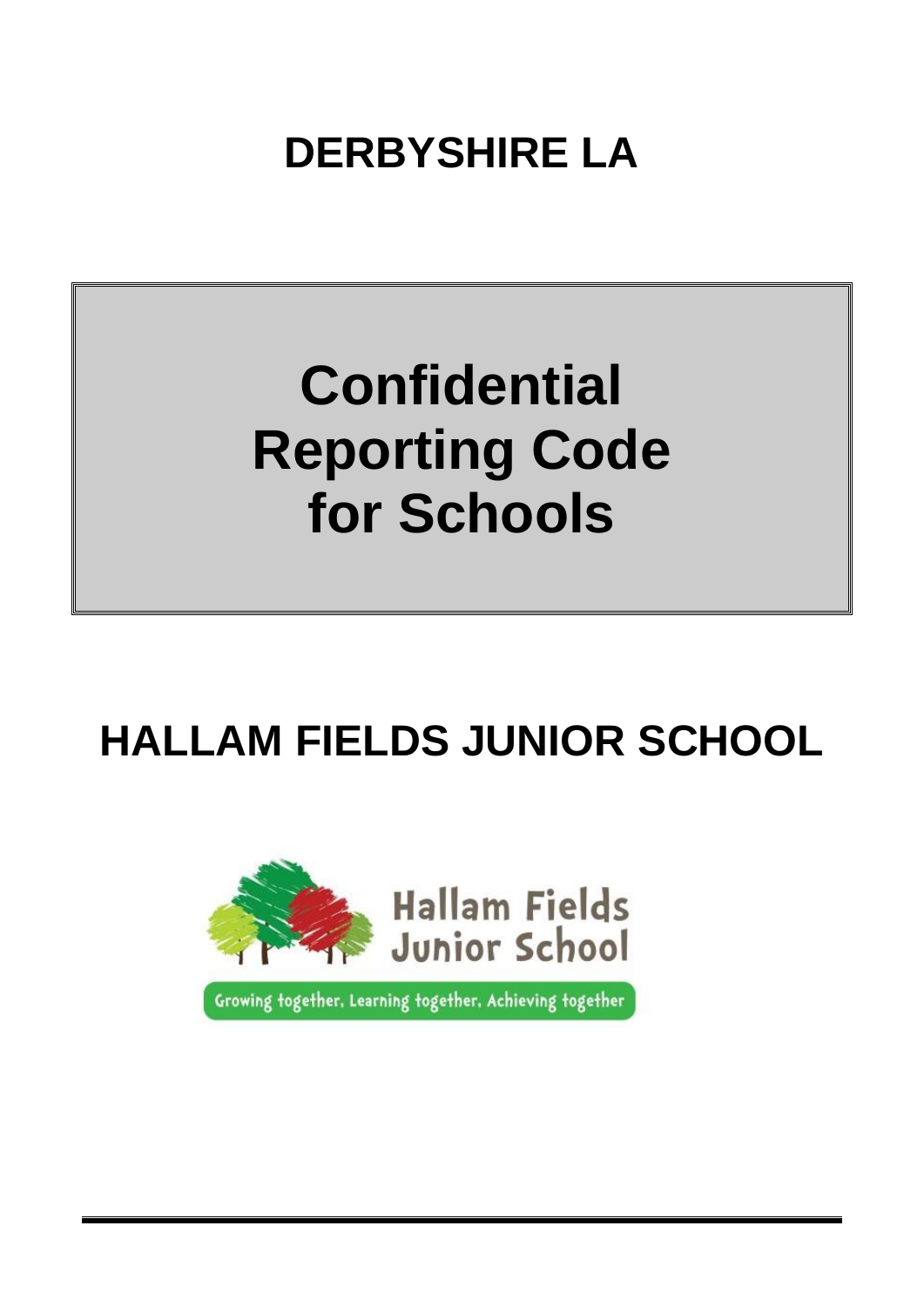## **1. Introduction**

- **1.1.1** Confidential reporting is the disclosure or communication of information about possible malpractice by individuals or organisations. Disclosure can be either internal within the organisation or external to an outside authority.
- **1.1.2** This confidential reporting code is intended to enable employees to disclose information about malpractice internally and to provide employees with protection from subsequent victimisation, discrimination or disadvantage. This will assist in detecting and deterring malpractice and, by demonstrating the School's accountability, maintain public confidence and the School's good reputation.

## **2. Purpose**

- **2.1.1** Employees are often the first to realise that there may be evidence of malpractice within the School. However, they may not express their concerns because they feel that speaking up would be disloyal to their colleagues or to the School. They may also fear harassment or victimisation.
- **2.1.2** In line with the School's commitment to high standards of openness, integrity and accountability, the School expects employees who have a reasonable belief that malpractice is taking place within the School to come forward and voice those concerns internally. This may be an awareness of suspected irregularity, wrongdoing or a failure of standards. This code provides the means for employees to make such disclosures.
- **2.1.3** An employee's concerns about malpractice may include a reasonable belief that one or more of the following has occurred or is likely to occur:
	- Conduct which is an offence or a breach of law
	- Miscarriages of justice
	- Health and safety risks, including risks to the public as well as other employees
	- Damage to the environment
	- The unauthorised use of public funds
	- Fraud and corruption
	- Sexual or Physical abuse of pupils
	- Other unethical conduct
- **2.1.4** Under this code employees should make disclosures about possible malpractice to:
	- The Headteacher
	- Where this is inappropriate, the Chair of Governors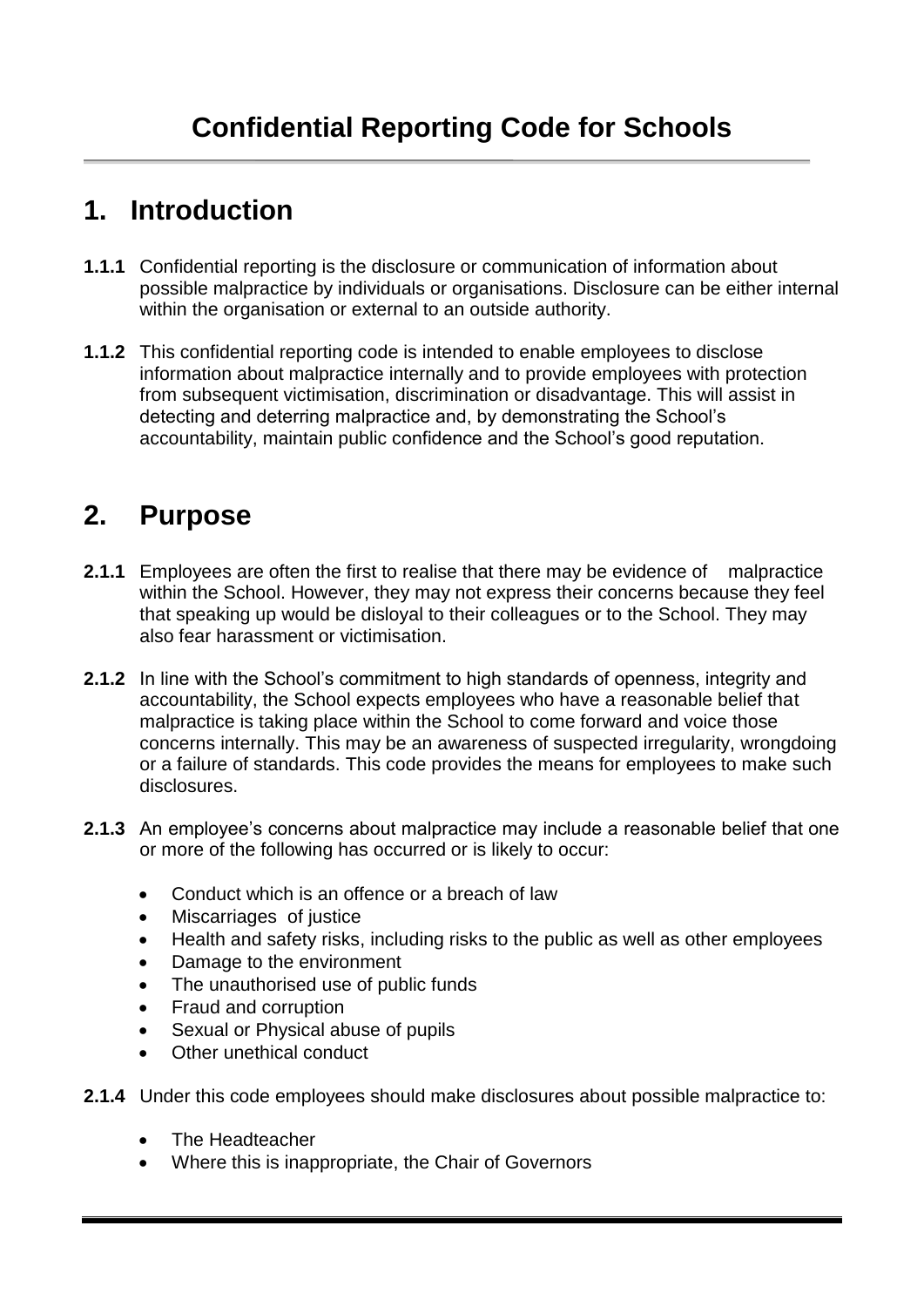Where both of these are inappropriate, the Chief Education Officer or the Assistant County Treasurer (Audit)

It is recognised that most cases will have to proceed on a confidential basis.

- **2.1.5** It is in the interests of all parties that disclosures are dealt with properly, quickly and discreetly. The overriding consideration for the School and the employee is that it would be in the public interest for any malpractice found to be corrected and, where appropriate, sanctions applied.
- **2.1.6** The code provides employees with a procedure to make disclosures of irregularity or wrongdoing without fear of adverse treatment as a result. The School will not tolerate any harassment or victimisation of employees making disclosures (including informal pressures) and will take action to protect employees when they make a disclosure in good faith.
- **2.1.7** The code addresses major concerns that fall outside the scope of other procedures and where the interests of others or of the School are at risk. It has been developed within the following legislative and policy framework:

It takes into account the requirements of the Public Interest Disclosure Act 1998.

It is complementary to the School's Code of Conduct which makes clear the standards of propriety and good practice expected of employees.

It is complementary to the School's Discipline, Grievance and Harassment Procedures. Together they form a framework which allows employees to be disciplined, to seek personal redress, to raise personal complaint and to disclose malpractice where appropriate.

The code is in addition to the School's complaints procedures and other reporting procedures, for example child protection procedures.

### **3. Scope**

- **3.1.1** This code applies to all employees in the school. It is also applicable to:
	- Contractors working for the School on School premises, for example, agency staff, builders, drivers
	- Suppliers and those providing services under a contract with the School in their own premises

## **4. Procedure for Making A Disclosure**

**4.1. Introduction**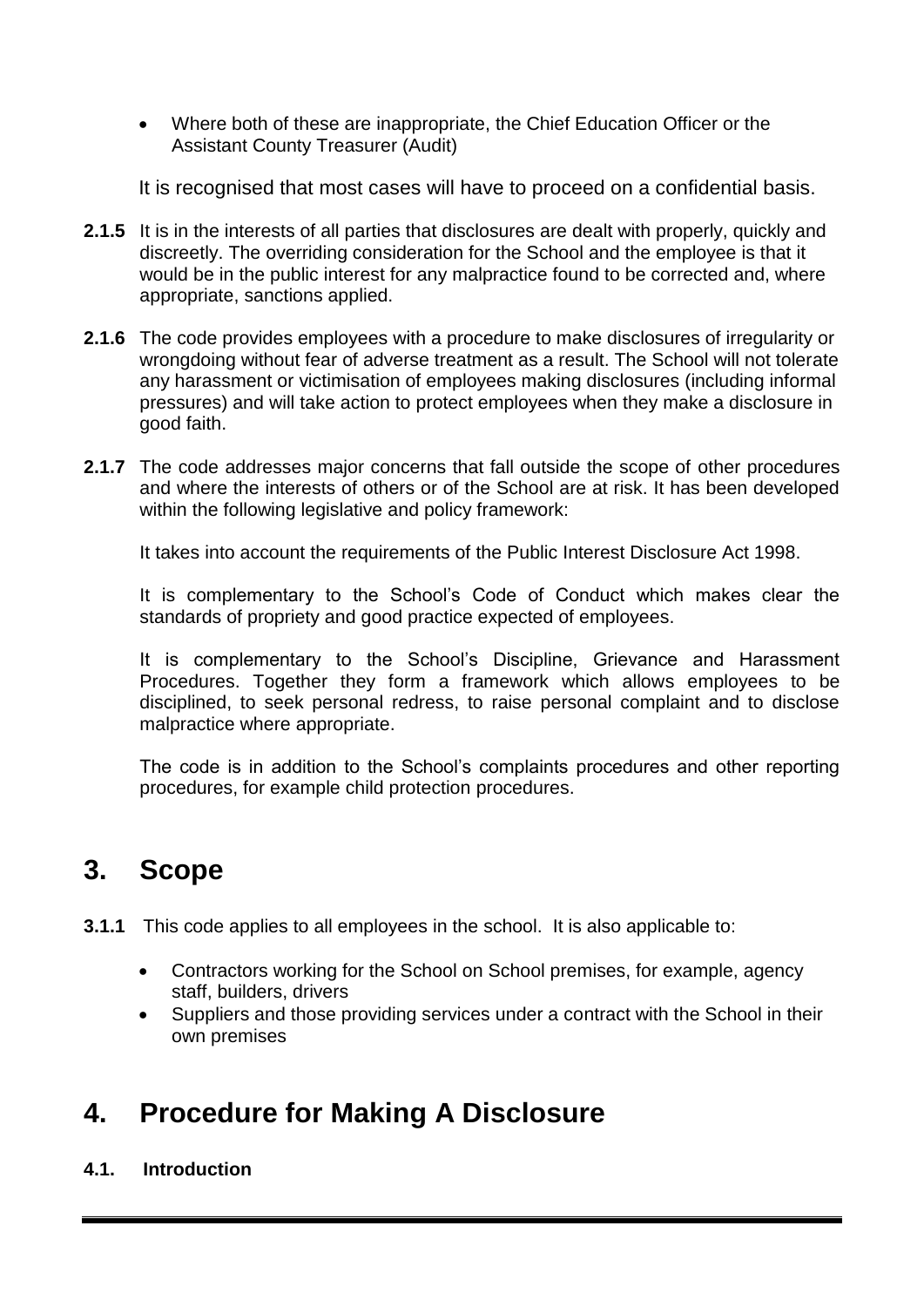- **4.1.1** This code provides you with a procedure for making disclosures internally about suspected wrongdoing, irregularity or a failure of standards within the School. Its aims are:
	- To encourage you to feel confident in raising serious concerns and to question and act upon concerns about possible malpractice within the School
	- To provide a means for you to disclose those concerns and receive feedback on any action taken
	- To ensure that you receive a response to your concerns and that you are aware of how to pursue them further if you are not satisfied
	- To reassure you that you will be protected from possible reprisals or victimisation and from subsequent discrimination or disadvantage
- **4.1.2** Any serious concerns that you have about an aspect of service provision or the conduct of employees or Governors of the School or others acting on behalf of the School can be reported under this code. This may be about something that:
	- Makes you feel uncomfortable in terms of known standards, your experience or the standards you believe the School subscribes to
	- Is against the School's policies
	- Falls below established standards of practice
	- Amounts to improper conduct

Examples of these are given in paragraph 2.3.

#### **4.2 Confidentiality**

All disclosures will be treated in confidence and wherever possible, every effort will be made not to reveal your identity. However, you may need to come forward as a witness and you will be given every support from management at that time.

#### **4.3 Anonymous Disclosures**

- **4.3.1** You should put your name to your disclosure whenever possible. Disclosures made anonymously will still be considered at the discretion of the School. However, it is helpful to have your name in case further information is required.
- **4.3.2** In exercising its discretion, the School will take into account:
	- The seriousness of the issues raised
	- The credibility of the disclosure
	- The likelihood of confirming what is alleged from attributable sources

#### **4.4 Untrue Disclosures**

**4.4.1** If you make a disclosure in good faith, but it is not confirmed by the investigation, no action will be taken against you. If however, your allegation is frivolous, malicious or for personal gain, you may be subject to disciplinary action.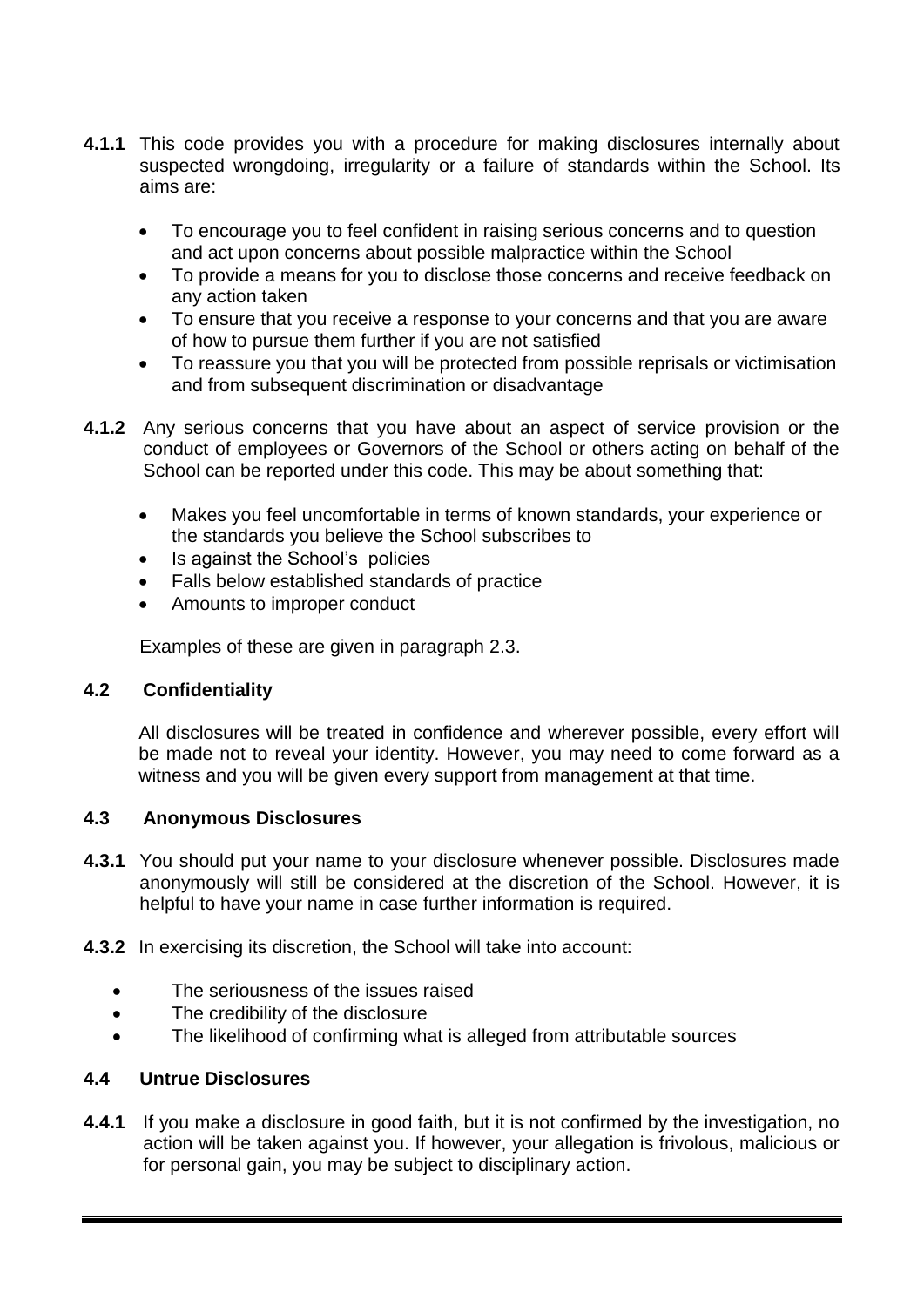#### **4.5 Employee Action**

- **4.5.1** As a first step, you should normally raise your concerns with your Headteacher. If you believe your Headteacher is involved, you should approach your Chair of Governors. This depends however, on the seriousness and sensitivity of the issues involved and who is suspected of the malpractice. If you believe that the Headteacher and Chair of Governors are involved, you should approach the Chief Education Officer.
- **4.5.2** You may raise your concern either verbally or in writing. The earlier you express the concern, the easier it is to take action. You should provide:
	- Details of your concerns, including the nature, dates and location of any relevant incidents
	- Reasons why you feel concerned about the situation
- **4.5.3** Although you are not expected to prove beyond doubt the truth of an allegation, you will need to demonstrate to the person contacted that there are reasonable grounds for your concern.
- **4.5.4** You may wish to consider discussing your concern with a colleague first and you may find it easier to raise the matter if there are two (or more) of you who have had the same experience or concerns. You may also discuss your concerns with your trade union representative on the staff of the school.
- **4.5.5** You may invite your trade union or other representative to be present during any meetings or interviews in connection with the concerns you have raised.
- **4.5.6** The amount of contact between you and the person considering the issues will depend on the nature of the matters raised, the potential difficulties involved and the clarity of the information provided. If necessary, the School will seek further information from you.

#### **4.6 Action Taken by the School**

- **4.6.1** The School will respond to your disclosure. Where appropriate, the matters raised may be:
	- a) Investigated by management, by internal audit, or through the disciplinary process
	- b) Referred to the Police
	- c) Referred to the external auditor
	- d) The subject of an independent inquiry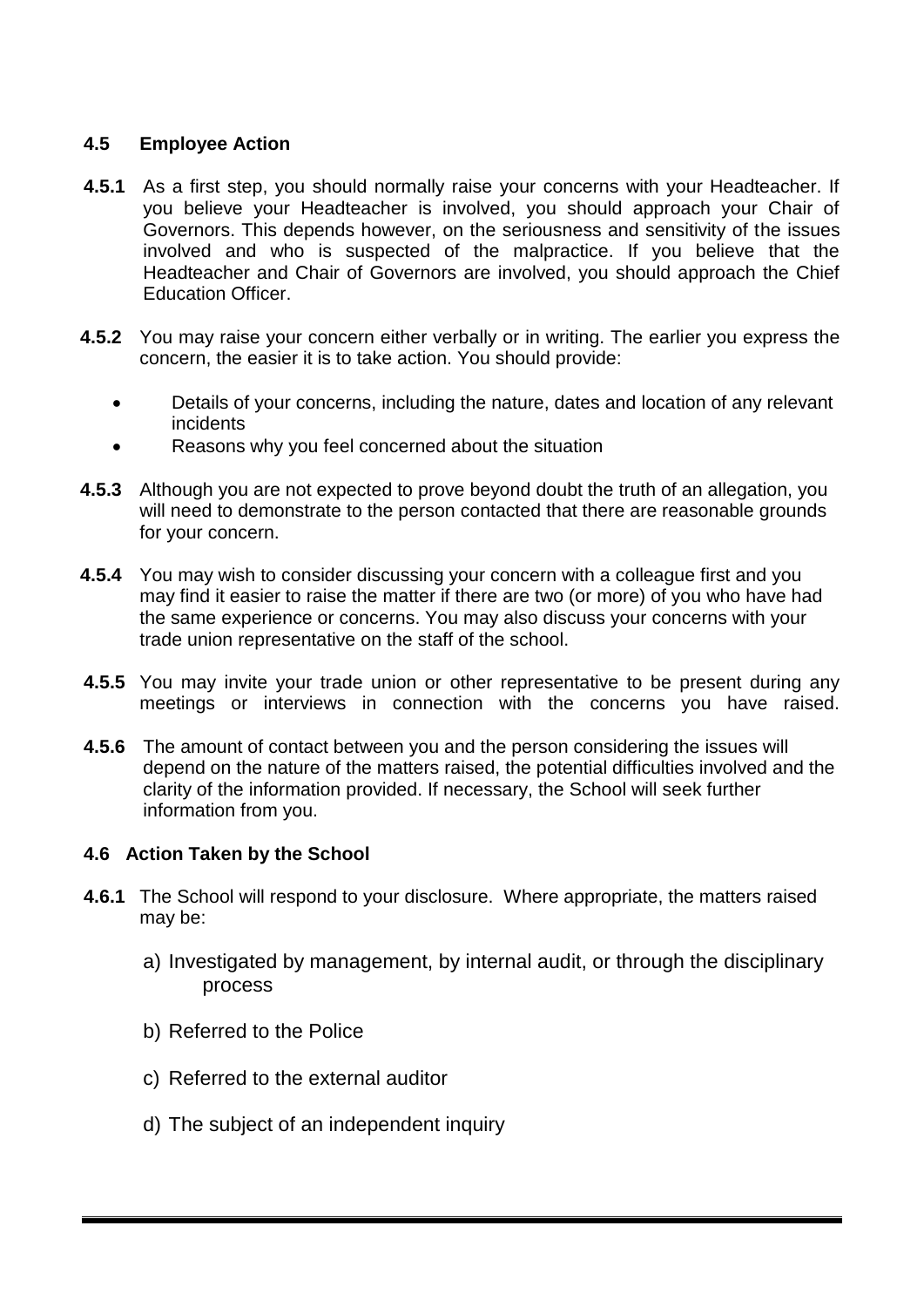- **4.6.2** In order to protect individuals and those accused of possible malpractice, initial enquiries will be made to decide whether an investigation is appropriate and, if so, what form it should take. The over-riding principle the School will have in mind is the public interest. Disclosures for which there are other specific procedures (for example, child protection or discrimination issues) will normally be referred for consideration under those procedures.
- **4.6.3** Some concerns may be resolved by agreed action without the need for investigation. If urgent action is required, this will be taken before any action investigation is conducted.
- **4.6.4** Within 10 working days of a concern being raised, you will receive a response:
	- a) Acknowledging that the concern has been received
	- b) Telling you whether any initial enquiries have been made
	- c) Indicating how the matter is going to be dealt with
	- d) Giving an estimate of how long it will take to provide a final response
	- e) Supplying you with information on staff support mechanisms
	- f) Telling you why if there is to be no further investigation
- **4.6.5** The School will take steps to minimise any difficulties you may experience as a result of making a disclosure. For instance, if you are required to give evidence in criminal or disciplinary proceedings the School will arrange for you to receive advice about the procedure.
- **4.6.6** You will need to be assured that the matter has been properly addressed. Thus, subject to legal constraints, you will be informed of the outcomes of any investigation.

#### **4.7 How the Matter Can Be Taken Further**

- **4.7.1** This code is intended to provide you with a route within the School to make disclosures of malpractice. The School hopes you will be satisfied with any action taken. If you are not, and you believe the information you have disclosed is substantially true, possible contact points are:
	- Public Concern At Work
	- The external auditor
	- Your trade union
	- Your local Citizens Advice Bureau
	- Relevant professional bodies or regulatory organisations
	- A relevant voluntary organisation
	- The Police